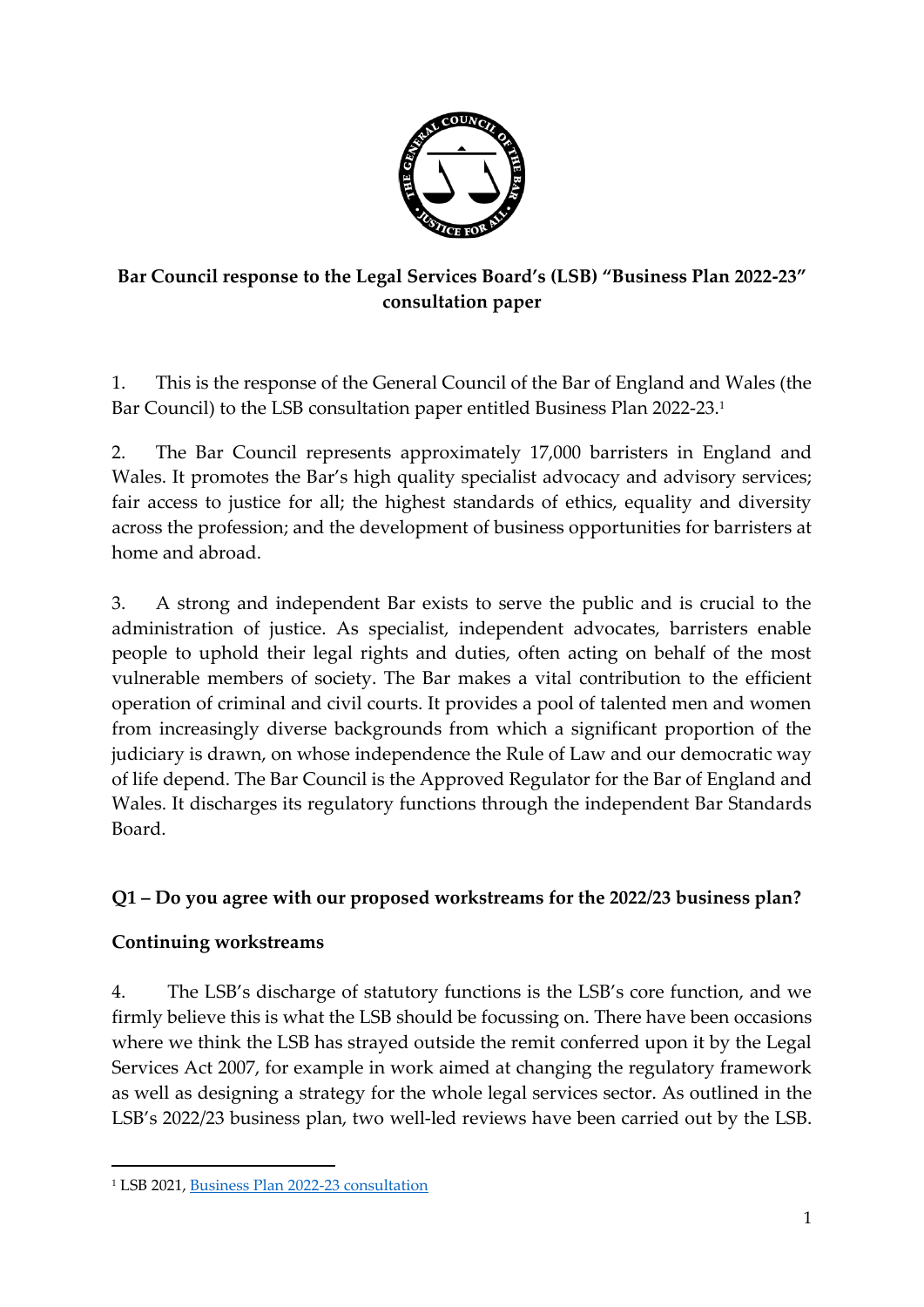While we understand their purpose was to ensure the regulators meet the well-led standard of the Regulatory Performance Assessment Framework, <sup>2</sup> we note the time and resources that it undoubtably will have taken to complete these reviews. We would therefore reiterate that the discharge of statutory functions must be the primary focus of the LSB, and that any proposed new workstreams must take into account the resource implications and any impact on these statutory functions. In this context it makes sense to ensure that the LSB's regulatory performance framework, a key regulatory tool, is fit for purpose.

5. Our views on the consumer empowerment related proposals are summarised in our response to the LSB Draft Statement of Policy on Empowering Consumers consultation paper. 3

6. We responded to the LSB's Call for Evidence on Ongoing Competence in 2020 and will be responding to the LSB's currently open consultation on the same topic. 4 As specified in our response to the Call for Evidence on Ongoing Competence, "Regulatory action should be taken, but should only be taken, if (inter alia) it is proportionate and targeted only at cases in which action is needed."<sup>5</sup> In addition, any targeted interventions must be based on evidence of actual harm to consumers.

7. Regarding the LSB's diversity and inclusion project, we reiterate our response to the LSB's 2020-2021 strategy and business plan.<sup>6</sup> The Bar Council supports the LSB's objectives on equality and diversity. The Bar has a good evidential base, demonstrating that the Bar is becoming more diverse year by year. The wellestablished efforts and existing work programmes of the Bar Council, the Bar Standards Board (BSB) and others continue to improve equality and diversity at the Bar. The LSB should be mindful of which organisations are best able to manage this. The Bar Council believes the legal sector's representative bodies are best placed to promote diversity including through best practice with frontline regulators providing assistance through regulation only. Regulators necessarily are responsible for minimum standards only. Further, there is a risk of duplication of work. On retention and progression, we are not clear what additional regulatory levers are available and,

<sup>2</sup> [https://legalservicesboard.org.uk/wp-content/uploads/2021/06/BSB-Well-led-review-findings](https://legalservicesboard.org.uk/wp-content/uploads/2021/06/BSB-Well-led-review-findings-report.pdf)[report.pdf,](https://legalservicesboard.org.uk/wp-content/uploads/2021/06/BSB-Well-led-review-findings-report.pdf) [https://legalservicesboard.org.uk/wp-content/uploads/2021/09/Faculty-office-Well-led](https://legalservicesboard.org.uk/wp-content/uploads/2021/09/Faculty-office-Well-led-review-report.pdf)[review-report.pdf](https://legalservicesboard.org.uk/wp-content/uploads/2021/09/Faculty-office-Well-led-review-report.pdf) 

<sup>3</sup> [https://www.barcouncil.org.uk/uploads/assets/8bf90064-dae4-426b-9574f72def4c6829/Bar-Council](https://www.barcouncil.org.uk/uploads/assets/8bf90064-dae4-426b-9574f72def4c6829/Bar-Council-response-to-LSB-Consumer-Empowerment-statement-of-policy-consultation-paper.pdf)[response-to-LSB-Consumer-Empowerment-statement-of-policy-consultation-paper.pdf](https://www.barcouncil.org.uk/uploads/assets/8bf90064-dae4-426b-9574f72def4c6829/Bar-Council-response-to-LSB-Consumer-Empowerment-statement-of-policy-consultation-paper.pdf)

<sup>4</sup> [https://legalservicesboard.org.uk/wp-content/uploads/2021/12/Ongoing-competence-consultation](https://legalservicesboard.org.uk/wp-content/uploads/2021/12/Ongoing-competence-consultation-paper-December-2021.pdf)[paper-December-2021.pdf](https://legalservicesboard.org.uk/wp-content/uploads/2021/12/Ongoing-competence-consultation-paper-December-2021.pdf)

<sup>5</sup> [https://www.barcouncil.org.uk/uploads/assets/cc4d10c9-34d4-4970-886780b85d900364/LSB-](https://www.barcouncil.org.uk/uploads/assets/cc4d10c9-34d4-4970-886780b85d900364/LSB-Ongoing-Competence-consultation-response.pdf)[Ongoing-Competence-consultation-response.pdf,](https://www.barcouncil.org.uk/uploads/assets/cc4d10c9-34d4-4970-886780b85d900364/LSB-Ongoing-Competence-consultation-response.pdf) paragraph 4

<sup>6</sup> [https://www.barcouncil.org.uk/uploads/assets/b1033e1b-6542-4c13-958790c8a8a64981/Bar-Council](https://www.barcouncil.org.uk/uploads/assets/b1033e1b-6542-4c13-958790c8a8a64981/Bar-Council-response-to-the-LSB-draft-strategy-and-business-plan-21-22.pdf)[response-to-the-LSB-draft-strategy-and-business-plan-21-22.pdf,](https://www.barcouncil.org.uk/uploads/assets/b1033e1b-6542-4c13-958790c8a8a64981/Bar-Council-response-to-the-LSB-draft-strategy-and-business-plan-21-22.pdf) paragraphs 65-72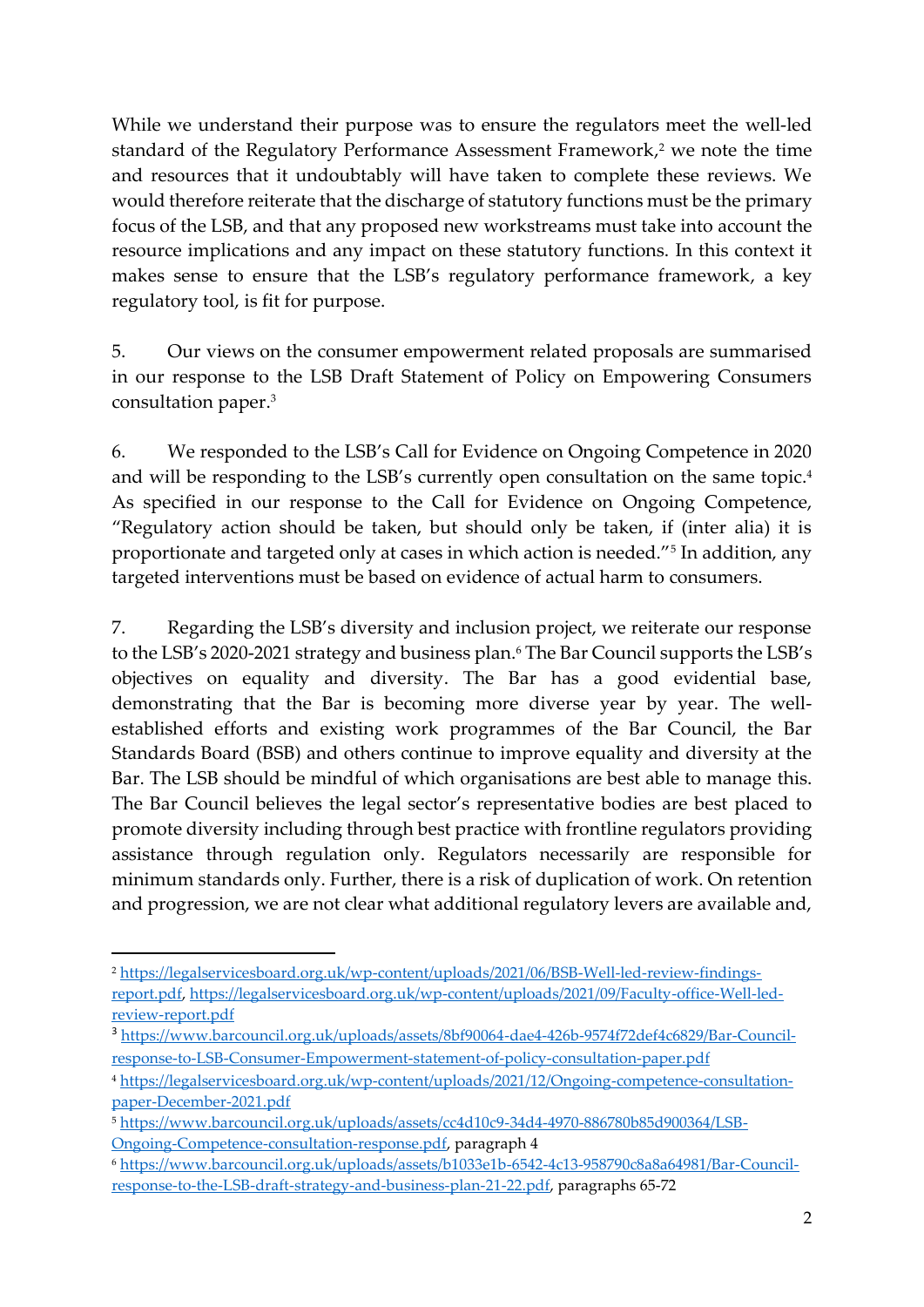aside from changes to the work allocation rule which we agree needs refining, we are unclear as to how the LSB could or should contribute further to work which is already underway.

8. On the technology and innovation project, we would emphasise our previously stated view on the development of a central regulatory database. As noted in our response to the LSB's consultation on its draft statement of policy on Consumer Empowerment,

"a single register developed by the LSB would be duplication, highly likely to be unwieldy and would be costly. Further, we do not believe it would add to consumer choice with already readily available information on the Barristers' Register operated by the BSB and Chambers' websites."<sup>7</sup>

9. We have some reservations about work on the unregulated sector and the prospect that this may lead to proposals to change the scope of regulation, work which we consider to fall outside the LSB's jurisdiction. It is not appropriate for the LSB to use its budget, funded as it is by regulated legal professions, to carry out work on unregulated providers of legal services, who, by contrast, pay nothing towards the LSB's costs.

10. We welcome the initiative to improve access to justice for small businesses and people in vulnerable circumstances and the intention to base policies on evidence.<sup>8</sup>

11. We are uncertain of the utility and cost-effectiveness of convening an annual conference and would welcome further information on its purpose.

12. We are also unsure of the purpose of a new LSB microsite and would welcome further information about this proposal. It is unclear who the intended audience would be for the microsite, the costs of developing and maintaining that website are not specified and we are concerned that maintaining the website could detract from other important work. We query why the LSB cannot utilise their existing website to host the information, which already provides comprehensive and detailed information on the work the LSB is carrying out.

<sup>7</sup> [https://www.barcouncil.org.uk/uploads/assets/8bf90064-dae4-426b-9574f72def4c6829/Bar-Council](https://www.barcouncil.org.uk/uploads/assets/8bf90064-dae4-426b-9574f72def4c6829/Bar-Council-response-to-LSB-Consumer-Empowerment-statement-of-policy-consultation-paper.pdf)[response-to-LSB-Consumer-Empowerment-statement-of-policy-consultation-paper.pdf,](https://www.barcouncil.org.uk/uploads/assets/8bf90064-dae4-426b-9574f72def4c6829/Bar-Council-response-to-LSB-Consumer-Empowerment-statement-of-policy-consultation-paper.pdf) at paragraph 52.

<sup>8</sup> [https://www.barcouncil.org.uk/uploads/assets/b1033e1b-6542-4c13-958790c8a8a64981/Bar-Council](https://www.barcouncil.org.uk/uploads/assets/b1033e1b-6542-4c13-958790c8a8a64981/Bar-Council-response-to-the-LSB-draft-strategy-and-business-plan-21-22.pdf)[response-to-the-LSB-draft-strategy-and-business-plan-21-22.pdf,](https://www.barcouncil.org.uk/uploads/assets/b1033e1b-6542-4c13-958790c8a8a64981/Bar-Council-response-to-the-LSB-draft-strategy-and-business-plan-21-22.pdf) paragraph 62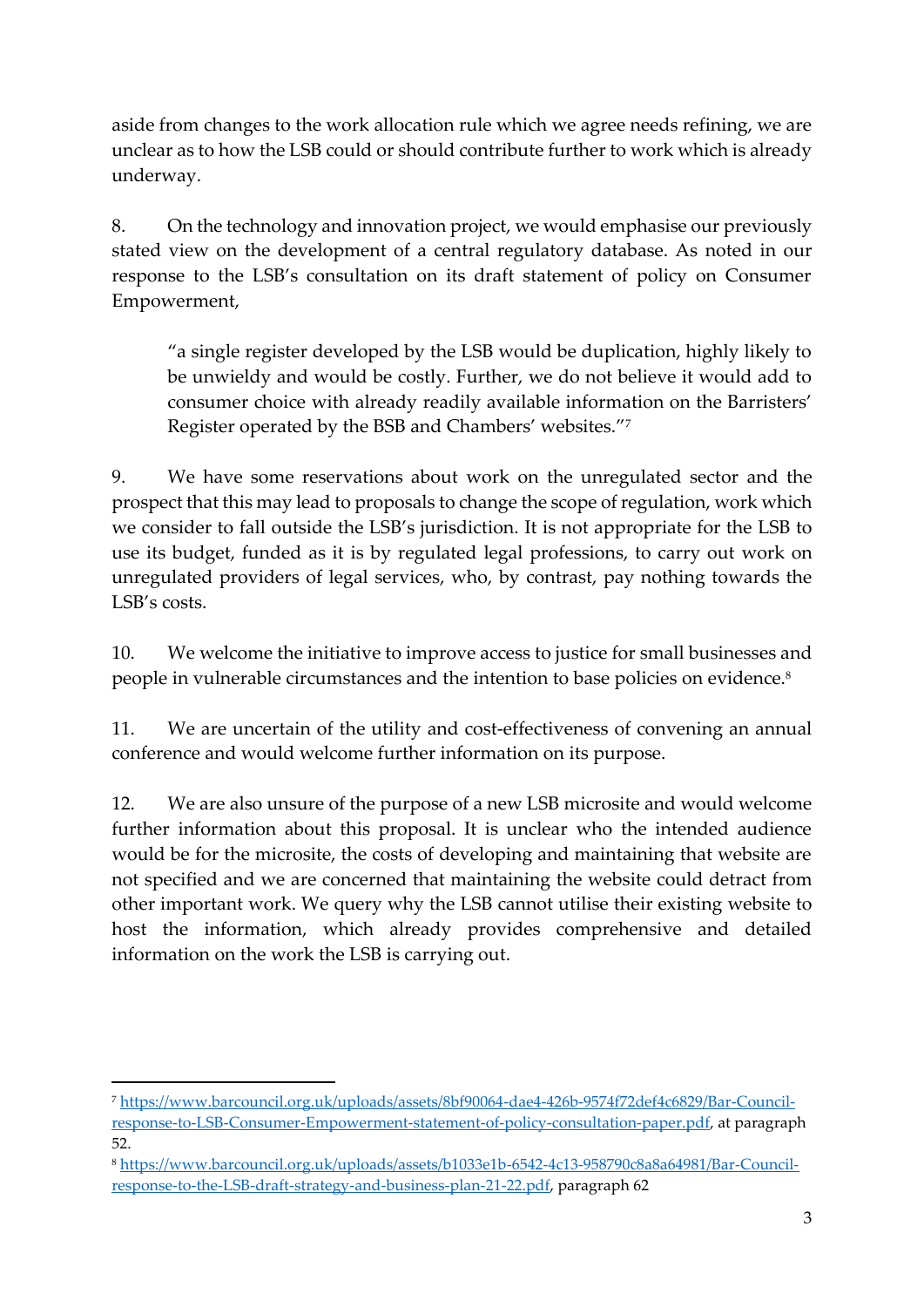## **Proposed new workstreams**

# Financial protection arrangements (Professional Indemnity Insurance and compensation funds)

13. We will leave it to others who are better placed than us to comment on the PII proposals.

#### Disciplinary and enforcement processes

14. While the Bar Council is of course supportive of regulatory bodies having fitfor-purpose enforcement measures, we have some concerns with the LSB's stated focus on establishing and embedding enforcement principles, in particular where there is no evidence of a lack of public confidence or where changes are already being made by frontline regulators.

15. The LSB will be aware the Bar Tribunals & Adjudication Service's (BTAS) recently published an update to its Sanctions Guidance.<sup>9</sup> The new Sanctions Guidance followed two rounds of consultations, to which the Bar Council submitted responses.<sup>10</sup> The consultation focused on sanctions in relation to individual barristers, in particular sanctions imposed for sexual misconduct and misconduct over social media. The changes made following the consultations bring the sanctions ranges into closer alignment with what members of the public and the Bar expect. There is consequently no pressing need for further change to the sanctions guidance.

16. Where issues with (the public confidence in) enforcement and discipline are demonstrated to exist, the LSB may assist those regulators with developing and improving enforcement principles. However, it must be careful not to constrain frontline regulators with unduly prescriptive principles, recognising that there is great variety amongst legal service providers and the types of disciplinary issues that may arise. Barristers, for example, do not handle client money, which means disciplinary issues seldom relate to client account issues/misappropriation of client funds. We consider that frontline regulators are well placed to determine the most effective disciplinary and enforcement processes for their regulated communities.

17. We broadly support the elements highlighted by the LSB which should underpin regulators' processes and outcomes, namely transparency, proportionality, consistency and timeliness.

<sup>9</sup> [The Bar Tribunals & Adjudication Service Sanctions Guidance Version 6](https://www.tbtas.org.uk/wp-content/uploads/2021/12/BTAS-Sanctions-Guidance-Jan-2022-Version-6-Final.pdf) <sup>10</sup> [Bar Council response to the BTAS Sanctions Guidance Review Consultation](https://www.barcouncil.org.uk/uploads/assets/c6f7bd4e-6e22-4e45-82b401483819efd0/Bar-CouncilBTAS-Sanctions-Guidance-Review-ConsultationFINAL-RESPONSE-2806.pdf) and [Bar Council](https://www.barcouncil.org.uk/uploads/assets/95136e7a-0e82-46de-a1a9e0fe210b4459/Response-to-the-BTAS-Sanction-Guidance-Consultation-Oct-2021.pdf)  [response to the Second BTAS Sanctions Guidance Review Consultation](https://www.barcouncil.org.uk/uploads/assets/95136e7a-0e82-46de-a1a9e0fe210b4459/Response-to-the-BTAS-Sanction-Guidance-Consultation-Oct-2021.pdf)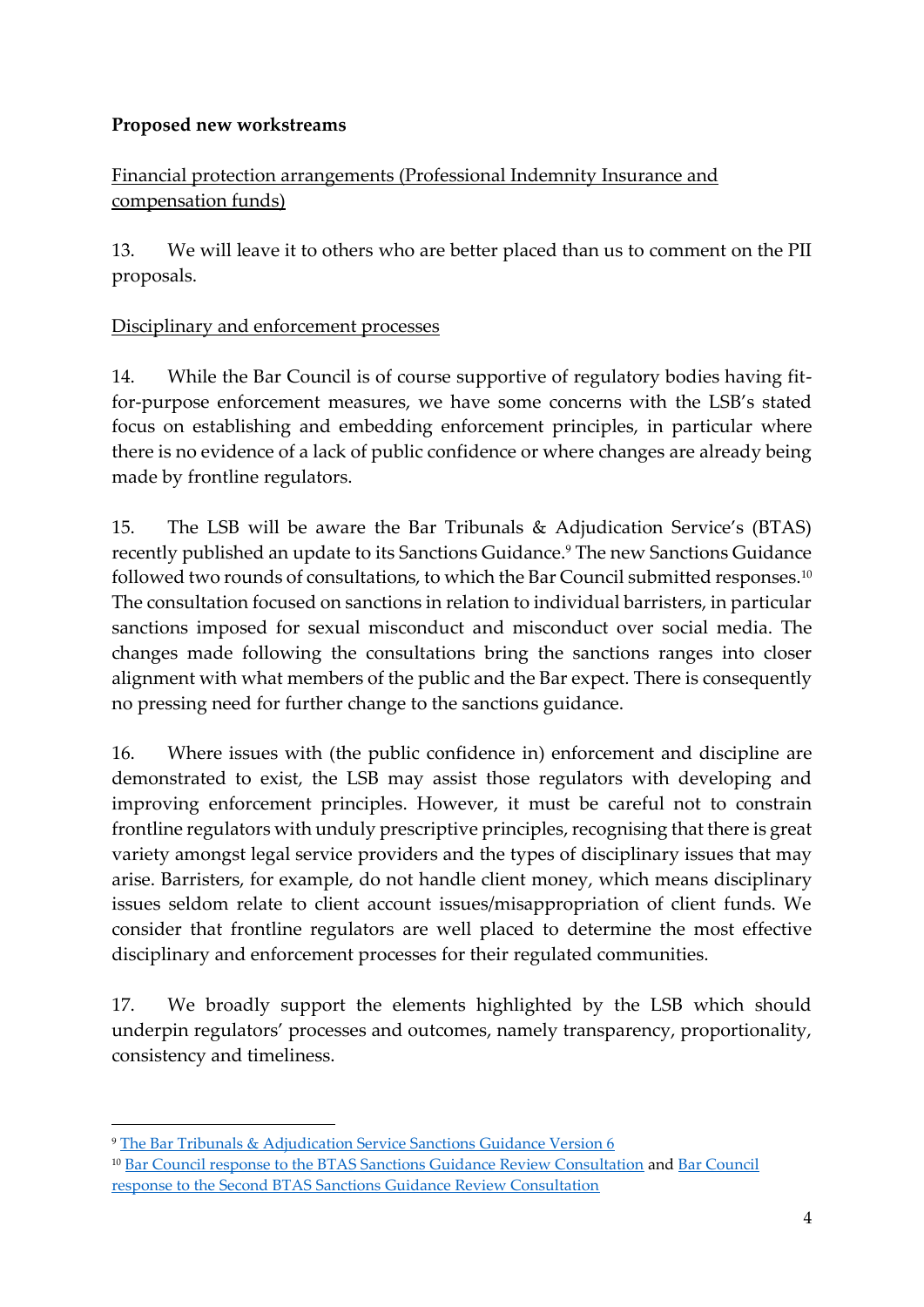18. The Bar Council welcomes transparency of the disciplinary process and disciplinary outcomes as well as their costs but expects that transparency does not come at the expense of client confidentiality and the right of legal professionals not to suffer reputational damage before complaints are upheld.

19. Proportionality of disciplinary processes and outcomes is of course supported by the Bar Council. However, we question the need for the LSB to attempt to develop a common principle on this when it is already embedded in the disciplinary processes of all legal regulators. We also question how the LSB would determine what amounts to a proportionate outcome or process. Options to appeal decisions by the BSB or BTAS to the High Court already exist, who are able to properly assess and address any concerns over the proportionality of a disciplinary process or outcome.

20. The Bar Council supports drawing on evidence of how existing enforcement and disciplinary processes operate for different regulators. However, any conclusions that are drawn from this evidence should recognise the legitimate differences in treatment of different legal professionals. The Bar Council does not support the development of a set of common principles for all regulators. Fit-for-purpose should not become one-size-fits-all.

# Consumer redress

21. Access to redress is an important piece of regulation that forms one of the consumer protections that is integral to using a regulated legal professional such as a barrister. It is in clients' and legal professionals' interests for redress mechanisms, whether they be the first-tier complaints handling process or a complaint raised with the Legal Ombudsman, to be proportionate, fair, efficient and cost-effective.

22. The LSB's oversight of the Office of Legal Complaints (OLC) is an important part of their core work and we are keen to see its performance improve to the benefit of both clients who bring a service complain to them and the legal professionals about whom they complain.

23. The LSB's plans to review the 2016 rules and guidance on first tier complaints handling are uncontentious. There is merit in checking they are still relevant and fit for purpose. The Bar Council supports barristers in complying with their regulatory obligations relating to first tier complaints handling and in recent years have hosted an annual complaints handling seminar for barristers and their support staff. This serves to give feedback on the types of complaints dealt with by the Legal Ombudsman about barristers and to disseminate best practice on complaints handing at this stage in the complaints process.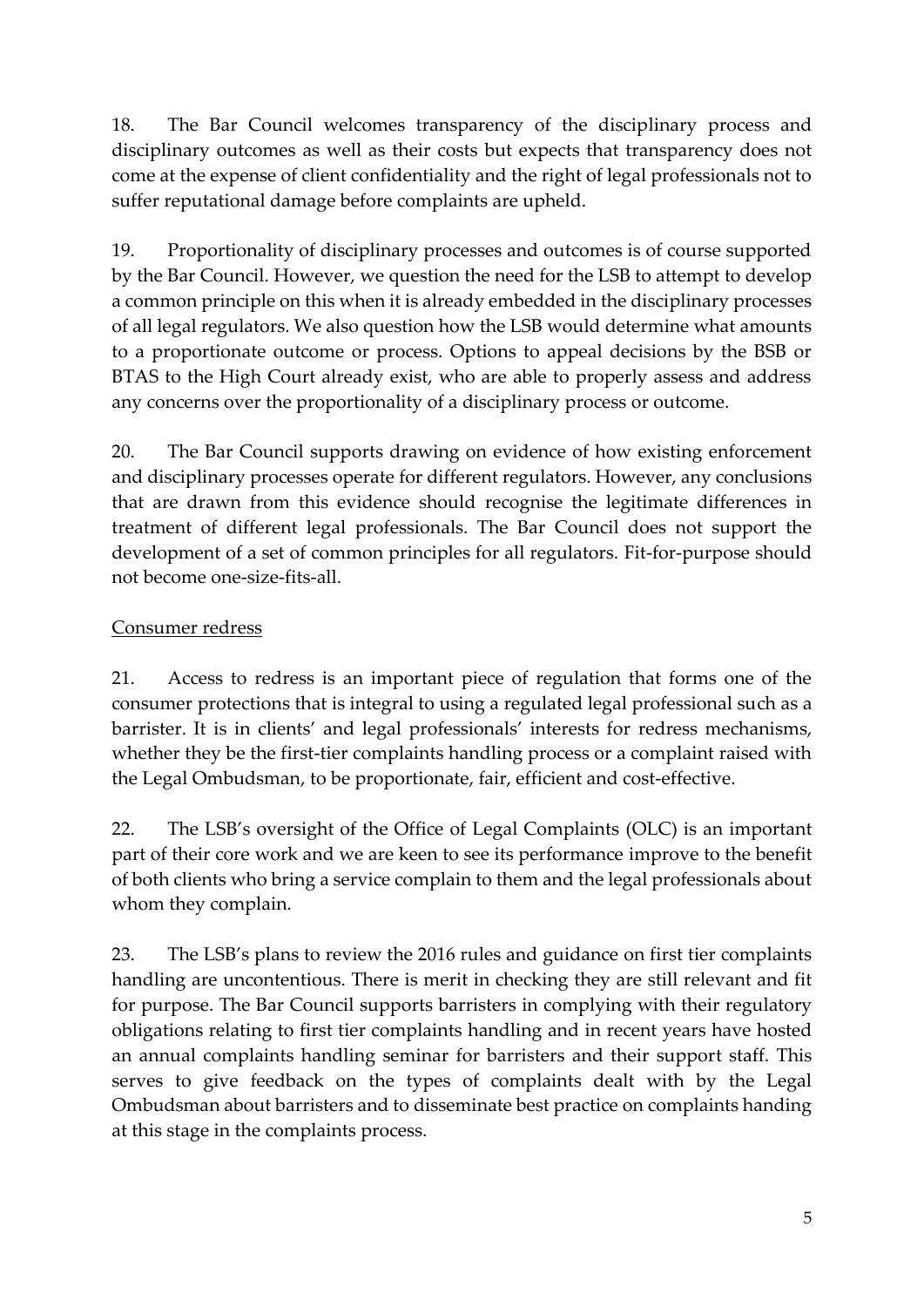24. We set out our view on the question of redress for consumers who use unregulated services in our response to the LSB's draft strategy and business plan 20- 21. 11

#### Rule of law and regulation

25. Although we agree with everything the LSB is saying on this theme, and are glad to see the role of legal professionals in upholding the Rule of Law recognised, alongside the importance of compliance with a robust ethics code, we are uncertain of the ultimate purpose of this work, and whether it is a good use of resources.

#### Review of LSB education and training guidance

26. The plan to review the LSB's guidance on regulatory arrangements for education and training is uncontentious.

## **Q2 – Are there any areas missing from our proposed business plan 2022/23 that you believe should be included?**

27. No.

## **Q3 – Do you agree with our view that 2022/23 is not the right time to undertake a statutory review of the reserved legal activities?**

28. Yes, we agree that this is not the right time to undertake a statutory review of the reserved legal activities. In our response to the LSB's draft strategy and business plan 20-21 we gave our views: 12

"This is not a matter for the regulator but for government. The LSB should concentrate on putting into effect the statutory framework of regulation, not on amending that framework.

Quite apart from that point, we do not think that this is an appropriate priority. We are not persuaded there is sufficient evidence of a problem with the reserved legal activities that warrants their being changed. Particular caution must be exercised when considering those activities which have a public interest role, namely, exercising a right of audience and conducting litigation.

<sup>&</sup>lt;sup>11</sup> Bar Council **response** to LSB's draft strategy and business plan 20-21: page 18-19

<sup>&</sup>lt;sup>12</sup> ibid: page 17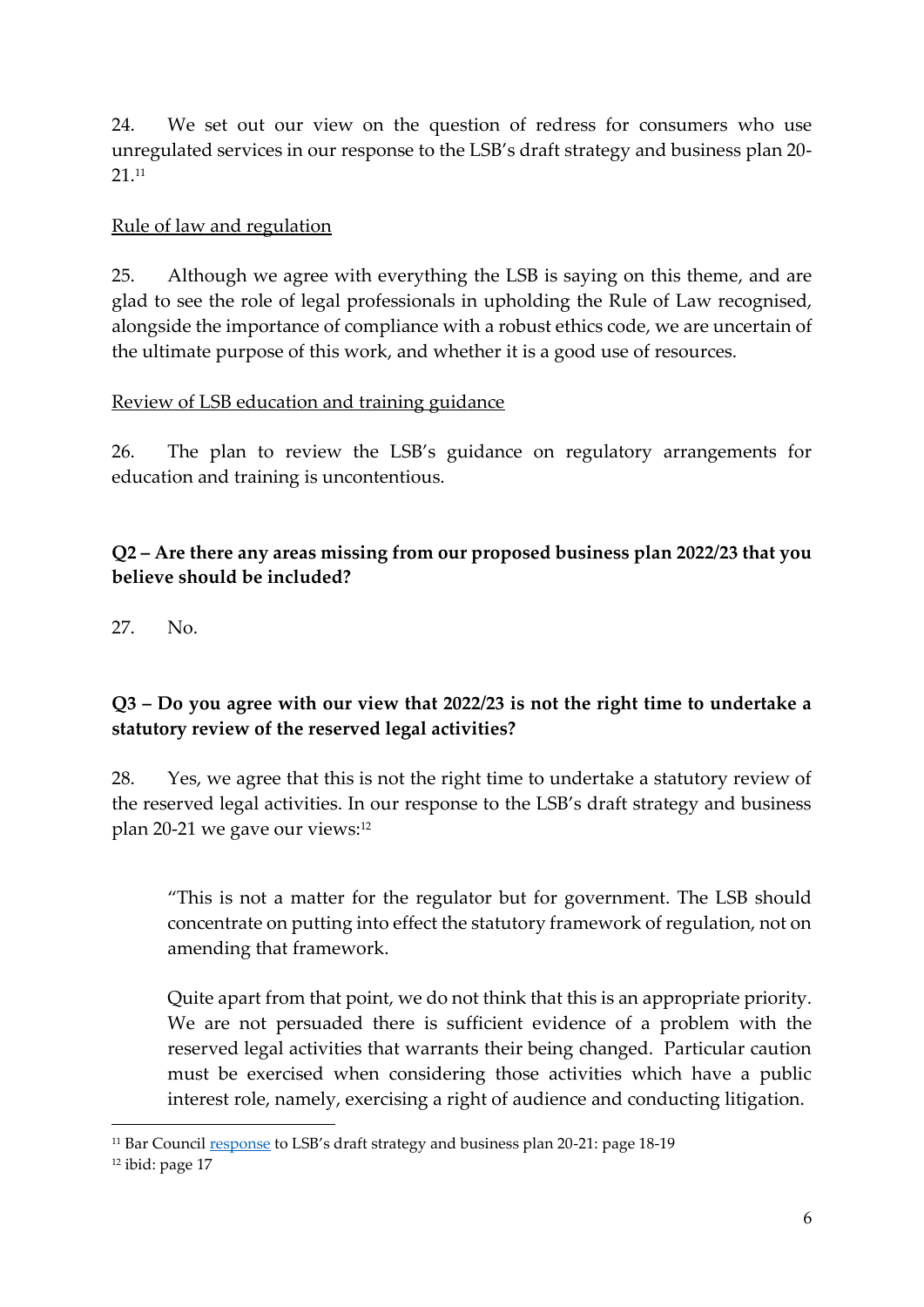The Bar Council believes that 'conducting litigation' and 'exercising rights of audience' are high-risk and vital to the administration of justice. These reserved legal activities have a clear public interest basis for a high level of regulation. Currently, only authorised providers can conduct both of these and that brings with it a high degree of consumer confidence and consumer protection as well as helping support the administration of justice and rule of law.

The quality of service would likely be reduced if rights of audience were not a reserved activity, and anybody could exercise one. For example, remunerated McKenzie Friends, who can sometimes be given permission by a judge to exercise a right of audience, have been the subject of criticism and their clients may not be aware that they are not afforded the same protections as clients of regulated lawyers such as barristers or solicitors. Other interests and regulatory objectives would also be put at serious risk. It is vital for the proper functioning of our courts and legal system, that those exercising rights of audience and conducting litigation are properly trained, regulated and insured. This runs in tandem with the duty owed by those lawyers to the courts and judges they are appearing before, which is in the public interest.

On the question of whether the remaining four reserved legal activities, (administration of oaths, probate activities, reserved instrument activities and notarial activities) should remain reserved, in our view it is essential that any review of them contains an assessment of not only the public interest but also the risk of harm to individual consumers if they were to be altered.

The question of whether legal advice generally should be a regulated legal activity raises a host of issues. We think it highly likely that bringing all legal advice within the regulated perimeter would limit choice for consumers and could inadvertently increase the amount of unmet legal need. In any event the time is not right for such a fundamental review.

…<br>……

Any review of the reserved legal activities would take considerable time and resource. Now is not appropriate for the LSB to be diverting resources to such a review.

We agree that the LSB should not undertake a statutory review of reserved legal activities in 2021-22. The legal service sector is under considerable strain right now with the financial resilience of many barristers and the businesses they operate from significantly weakened. At the same time the Bar is trying to deal with a combined court backlog of well over half a million cases, growing daily under challenging circumstances with remote hearings and socially distanced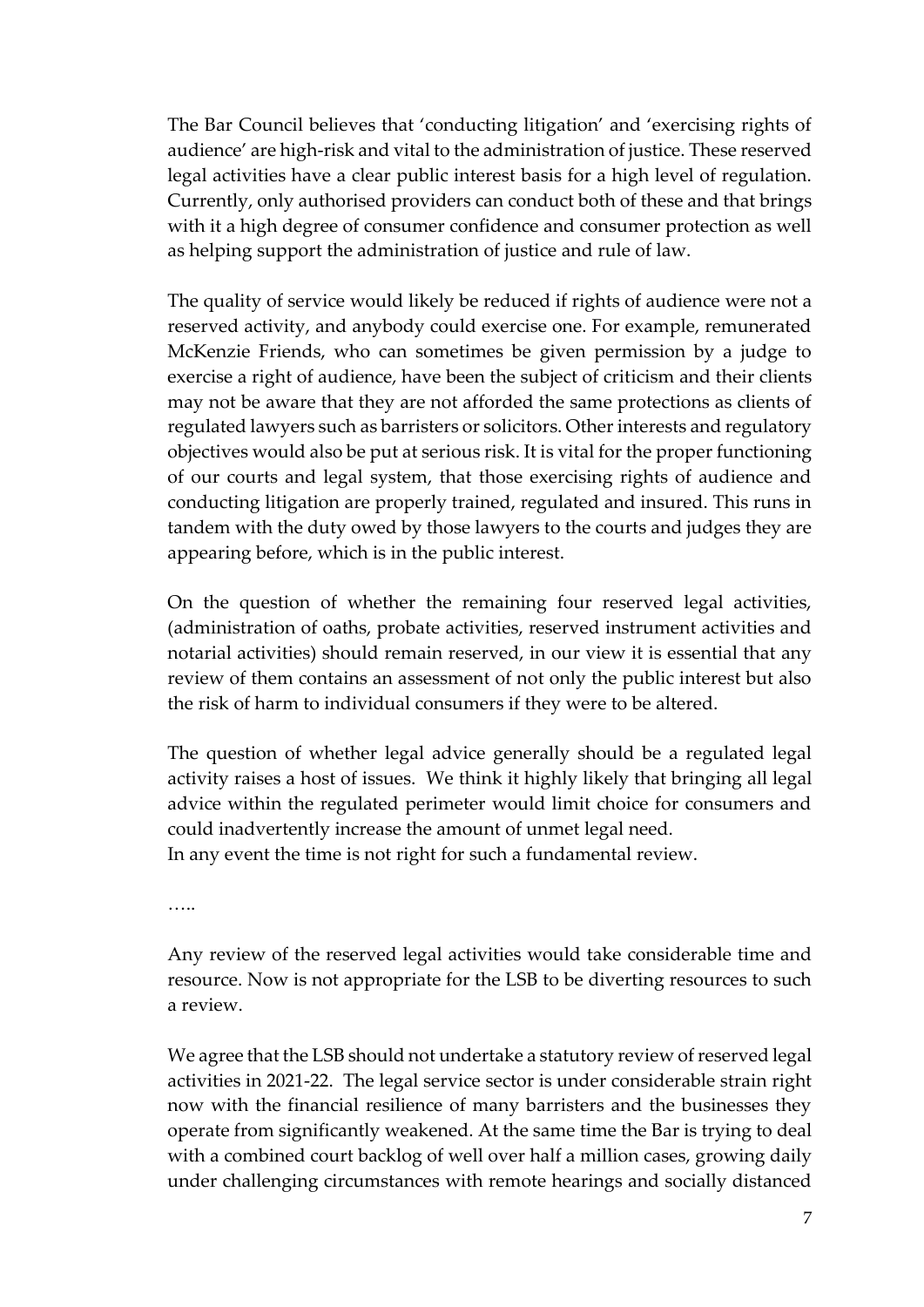juries in some instances.<sup>13</sup> We are wary of the potential for regulatory change (whether taking place within the LSA07 or outside it) to cause further disruption and damage to the Bar and its ability to meet the needs of consumers of legal services and the administration of justice."

29. We think the same considerations still apply today.

## **Q4 – Do you have any views on developments in litigation funding?**

30. The Bar Council supports access to justice. Continual cuts by the Government to legal aid – such as in the Legal Aid Sentencing and Punishment of Offenders Act 2012 – which further reduced the scope of legal aid in civil and family cases, have caused an increasing need to find other ways to fill the gaps.

31. The Bar Council has on several occasions considered the possibility of establishing a Contingent Legal Aid Fund (CLAF), most recently in 2016.<sup>14</sup> Whilst it was not practical for the Bar Council itself to become a third-party funder, it does illustrate the need for sources of funding to fill the gaps left by the reduction in legal aid. We are therefore hesitant about criticism of third-party funders, when the cause of the problem is actually legal aid cuts.

32. In December 2009, Lord Justice Jackson published the final report of his Review of Civil Litigation Costs. <sup>15</sup> In relation to Third Party Funding he concluded:

"6.1 I do not consider that full regulation of third party funding is presently required. I do, however, make the following recommendations:

- 1) A satisfactory voluntary code, to which all litigation funders subscribe, should be drawn up. This code should contain effective capital adequacy requirements and should place appropriate restrictions upon funders' ability to withdraw support for ongoing litigation.
- 2) The question whether there should be statutory regulation of third party funders by the FSA ought to be re-visited if and when the third party funding market expands.

<sup>&</sup>lt;sup>13</sup> Noted in the Bar Council response to the Competition and Markets Authority's (CMA) Review of the legal services market study in England and Wales:

[https://www.barcouncil.org.uk/uploads/assets/3c5fbc22-dec9-4904-b531890bba68343a/Bar-Council](about:blank)[response-to-CMA-review-of-legal-services-market.pdf](about:blank)

<sup>14</sup> <https://www.barcouncil.org.uk/resource/joint-claf-working-group-established.html>

<sup>15</sup> [https://www.judiciary.uk/wp-content/uploads/JCO/Documents/Reports/jackson-final-report-](https://www.judiciary.uk/wp-content/uploads/JCO/Documents/Reports/jackson-final-report-140110.pdf)[140110.pdf](https://www.judiciary.uk/wp-content/uploads/JCO/Documents/Reports/jackson-final-report-140110.pdf)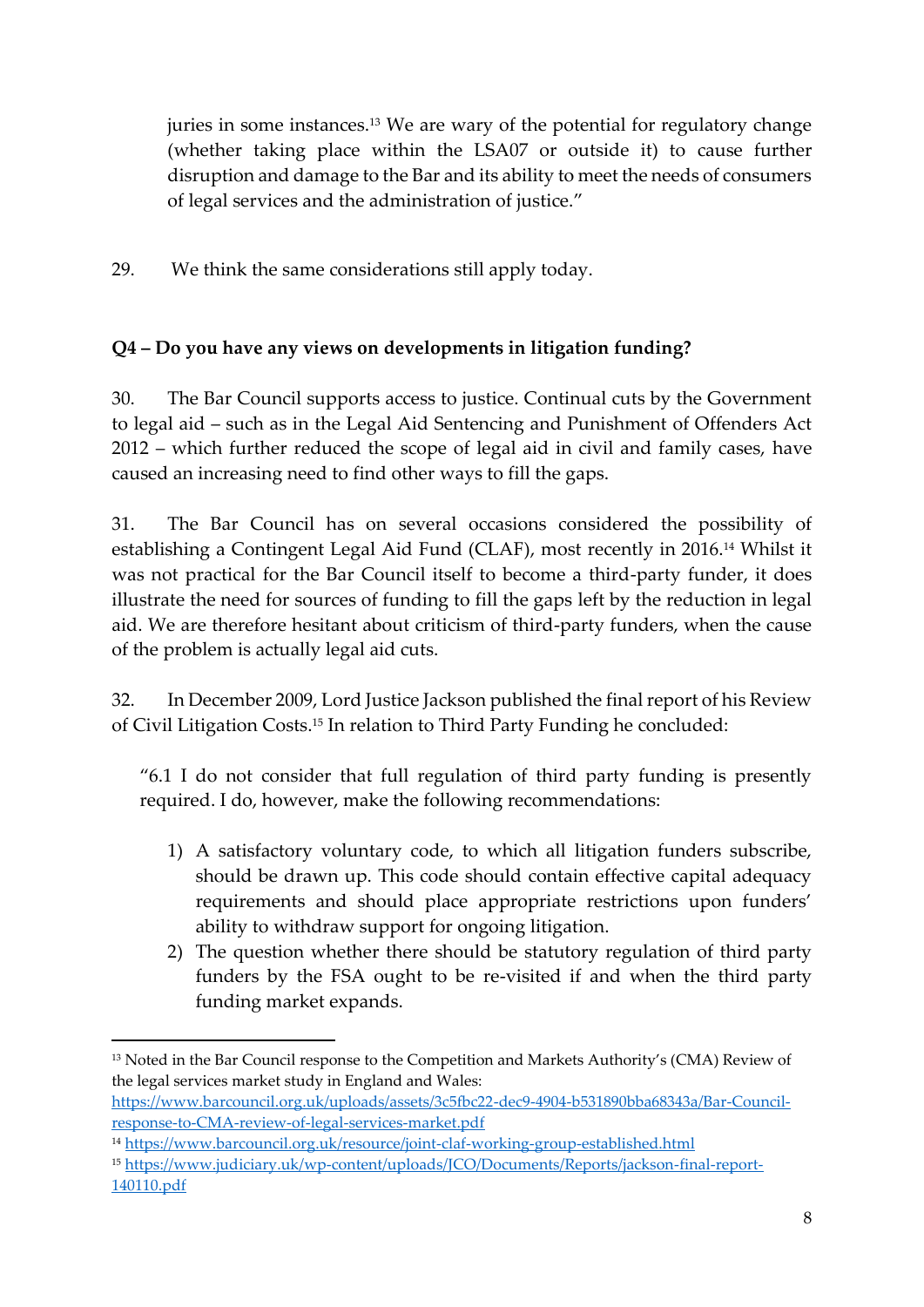3) Third party funders should potentially be liable for the full amount of adverse costs, subject to the discretion of the judge."

33. Those recommendations were taken forward. The Association of Litigation Funders has a Code of Conduct<sup>16</sup> and the Bar Council has a role as nominator in paragraph 13.2 of that Code.

34. The Bar Council does not see a special need for regulation of third party funders. However, if there is a need, the Legal Services Board are not the appropriate body for that role. Lord Justice Jackson recommended that it would be a matter for the Financial Services Authority. The FSA has been renamed the Financial Conduct Authority (FCA) and the Bar Council agrees that the FCA would be the appropriate body. Whilst some third party funders may have lawyers on their staff, they are not law firms, they are finance providers, and therefore this is a matter for financial regulators.

## **Q5 – Do you have any comments on our proposed market intelligence work? Is there anything missing that you think we should focus on?**

35. The Bar Council understands the need for and supports evidence-based policymaking, but evidence must be robust, stand up to scrutiny and be more than somebody's opinion. Research should only be undertaken where it is necessary, targeted and value for money. As such, we can only express support for some of the LSB's proposed market intelligence work.

36. As stated in our response to the LSB's 2021-2022 strategy and business plan,<sup>17</sup> we support the use of data to help improve access to justice for small businesses and the use of the COVID-19 dashboard to inform the LSB's workstreams.

37. We reiterate our comments in our response to the LSB's 2021-2022 strategy and business plan,<sup>18</sup> that we do not consider the Public Panel to be an effective use of money because it undertakes work that is very similar to that of the Legal Services Consumer Panel (LSCP), also funded via a levy on regulated legal professionals. Our concerns around the methodology of the Public Panel also still remain, such as the guided question and answer sessions. When members of the public panel participating in the research on ongoing competence were told about competence checks undertaken in other professions and then asked if legal professionals should

<sup>16</sup> <https://associationoflitigationfunders.com/code-of-conduct/documents/>

<sup>17</sup> [Bar Council response to the Legal services Board's \(LSB\) Draft strategy for legal services regulation](https://www.barcouncil.org.uk/uploads/assets/b1033e1b-6542-4c13-958790c8a8a64981/Bar-Council-response-to-the-LSB-draft-strategy-and-business-plan-21-22.pdf)  [and draft business plan 2021-22 consultation paper,](https://www.barcouncil.org.uk/uploads/assets/b1033e1b-6542-4c13-958790c8a8a64981/Bar-Council-response-to-the-LSB-draft-strategy-and-business-plan-21-22.pdf) page 14

<sup>18</sup> [Bar Council response to the Legal services Board's \(LSB\) Draft strategy for legal services regulation](https://www.barcouncil.org.uk/uploads/assets/b1033e1b-6542-4c13-958790c8a8a64981/Bar-Council-response-to-the-LSB-draft-strategy-and-business-plan-21-22.pdf)  [and draft business plan 2021-22 consultation](https://www.barcouncil.org.uk/uploads/assets/b1033e1b-6542-4c13-958790c8a8a64981/Bar-Council-response-to-the-LSB-draft-strategy-and-business-plan-21-22.pdf) paper, page. 39-42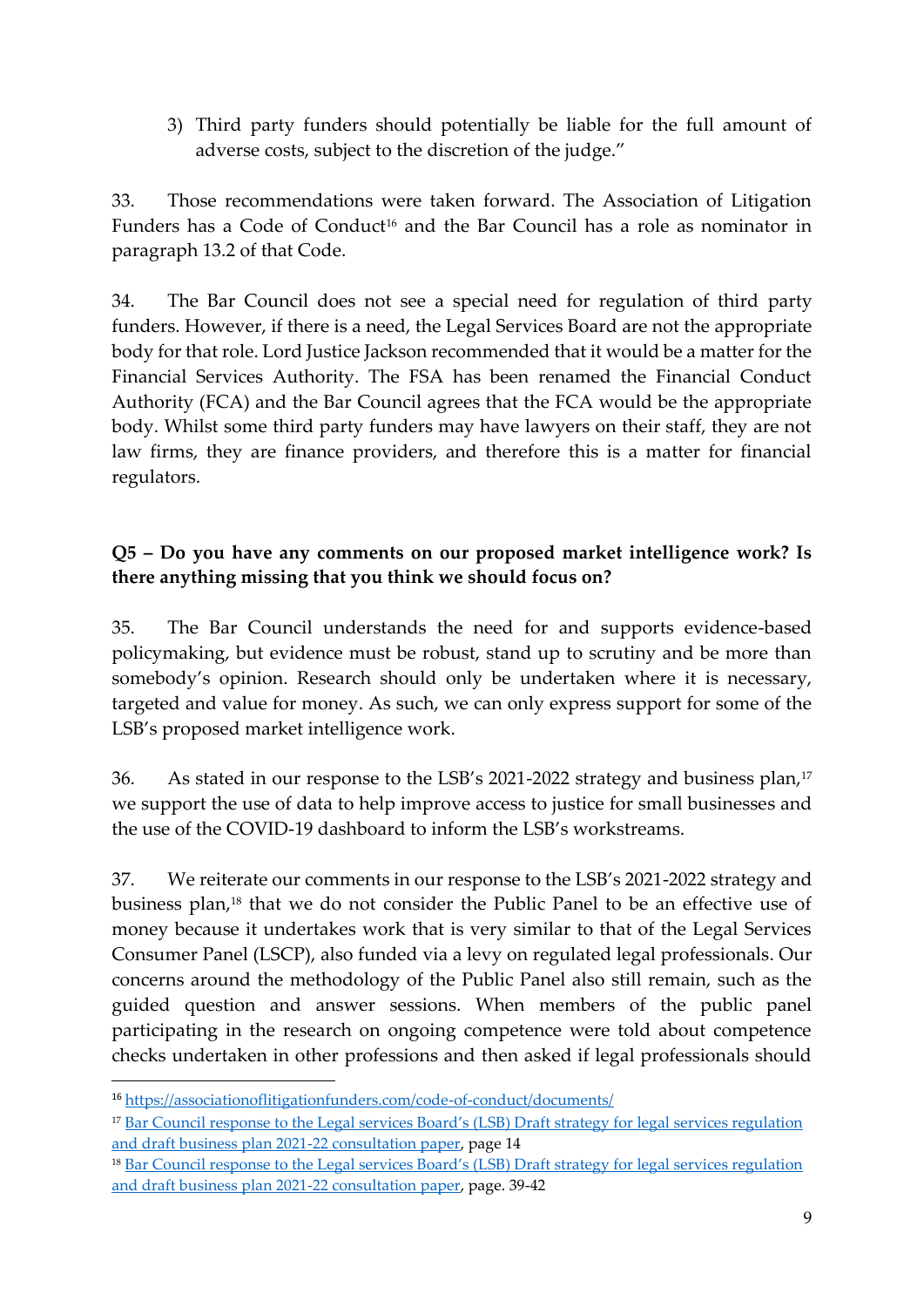be subject to the same, it should come as no surprise that they responded in the affirmative. We are also concerned about undertaking research with members of the public that have not used or experienced legal services. This cannot yield information about peoples' experiences of the legal services sector and cannot be termed consumer research.

38. Turning to the areas of proposed research, we are supportive of research into financial protection arrangements for consumers. We reiterate our comments in our response to the LSB's 2021-2022 strategy and business plan that we do not agree with the establishment of a single register as this replicates information already available on regulators' website; it risks conflating all the professions and confusing consumers, in particular where such a register includes non-regulated providers; it is not a good use of funds; it creates a false impression of equivalence between all providers; it risks differences in information being published on the single register and on the regulators' own websites.<sup>19</sup>

39. The Bar Council supports research into counter-inclusive practices to the extent that it is necessary. The Bar Council has recently done a lot of research and work in this area and would invite the LSB to learn about it, as well as any research undertaken by other professional bodies and regulators, in order to identify gaps and avoid duplication.

## **Q6 – Do you agree with our proposed budget for 2022/23?**

40. We are not in favour of the increased proposed budget for 2022/23 at an above inflation rate. Though the impact on each individual practitioner will be small, such incremental increases accumulate over time and increase the cost of practising. The LSB needs to focus on delivering its core functions within the remit of the Legal Services Act 2007 in a cost-effective manner. We appreciate that the LSB has deprioritised some work, such as a statutory review of the reserved legal activities. Arguably the LSB is continuing with some workstreams that we do not feel are strictly necessary such as the commissioning of an additional website or organising an annual conference.

41. With the impact of COVID-19 still having a far-reaching impact on the barristers' profession, we cannot support any above-inflation increase to the LSB's proposed budget. As stated in our response to the LSB consultation on its draft statement of policy on Consumer Empowerment,

<sup>19</sup> [Bar Council response to the Legal services Board's \(LSB\) Draft](https://www.barcouncil.org.uk/uploads/assets/b1033e1b-6542-4c13-958790c8a8a64981/Bar-Council-response-to-the-LSB-draft-strategy-and-business-plan-21-22.pdf) strategy for legal services regulation [and draft business plan 2021-22 consultation paper,](https://www.barcouncil.org.uk/uploads/assets/b1033e1b-6542-4c13-958790c8a8a64981/Bar-Council-response-to-the-LSB-draft-strategy-and-business-plan-21-22.pdf) page. 20-21